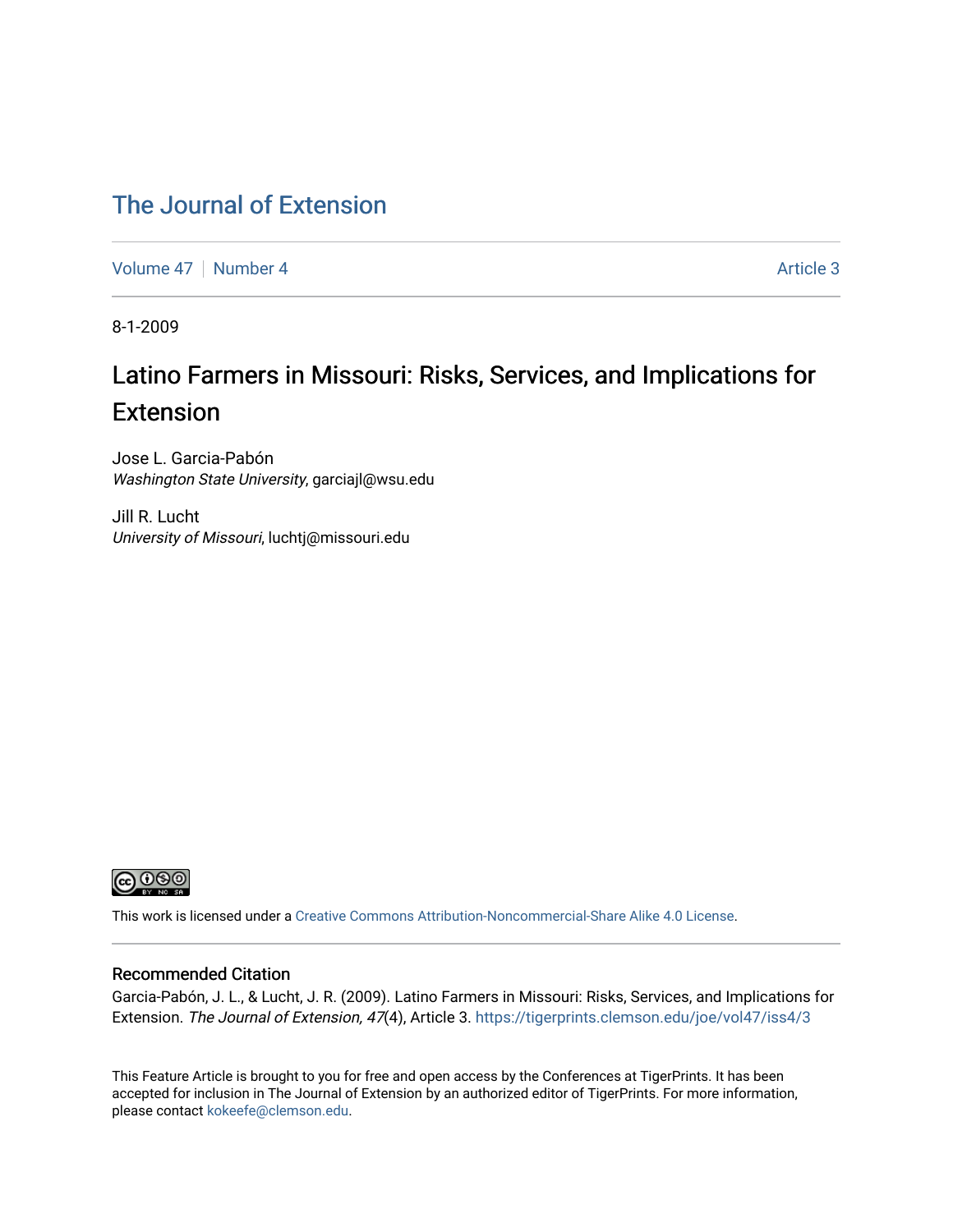

## **August 2009 Volume 47 Number 4 Article Number 4FEA3**

[Return to Current Issue](http://www.joe.org:80/joe/2009august/)

# **Latino Farmers in Missouri: Risks, Services, and Implications for Extension**

#### **Jos&eacute L. García-Pabón**

Assistant Professor Department of Community and Rural Sociology Washington State University Richland, Washington [Garciajl@wsu.edu](mailto:Garciajl@wsu.edu)

#### **Jill R. Lucht**

Research Associate Community Policy Analysis Center University of Missouri Columbia, Missouri [Luchtj@missouri.edu](mailto:Luchtj@missouri.edu)

**Abstract:** Latinos are the fastest growing ethnic group of farm owner/operators in Missouri and the United States. Their lives as farmers demonstrate a familiar and inspiring story: the pursuit of the American dream. We examine the growing reality of Latino-owned farms in Missouri through four in-depth personal interviews with Latino dairy and cattle producers to assess their situation and the challenges they face when entering and operating a farm. The interviews covered their farming operations, risk tolerance, access to financial services, and use of other services. Based on our findings, we offer recommendations for Extension on working with them.

## **Latino Farm Owners in Missouri**

Latino farms nationwide increased from 33,450 to 50,592, or about 51%, between 1997 and 2002, and the land in Latino farms went up from roughly 4 million acres to 20.7 million acres (US Census of Agriculture, 2002). In Missouri, there was an almost 39% increase in farms operated by Latinos (from 508 to 703) between 1997 and 2002; the number of Latino farmers increased to 1,035 if up to three farm operators are counted (US Census of Agriculture 2002). The trend is consistent throughout the country despite the likelihood that Latino farmers may be undercounted due to their limited use of federal services such as the Farm Service Agency, the Natural Resource Conservation Service, and others and their relative unawareness of the Agricultural Census (Garcia & Marinez, 2005).

Just as the phenomenon of Latino farmers is evolving and growing rapidly, the terminology used to describe this farming group is also changing. This article uses the term "Latino" the majority of the time, but other used terms include "Hispanic," "Mexican," and "Mexican-American. All those terms refer to farmers mostly with roots in Mexico." The Census of Agriculture does not break down the "Latino/Hispanic farmer" category in national origins, but it is widely believed that the vast majority of Latino farmers have a Mexican background. These occasional "switching" terms are based mostly on the terminology used by the author being cited.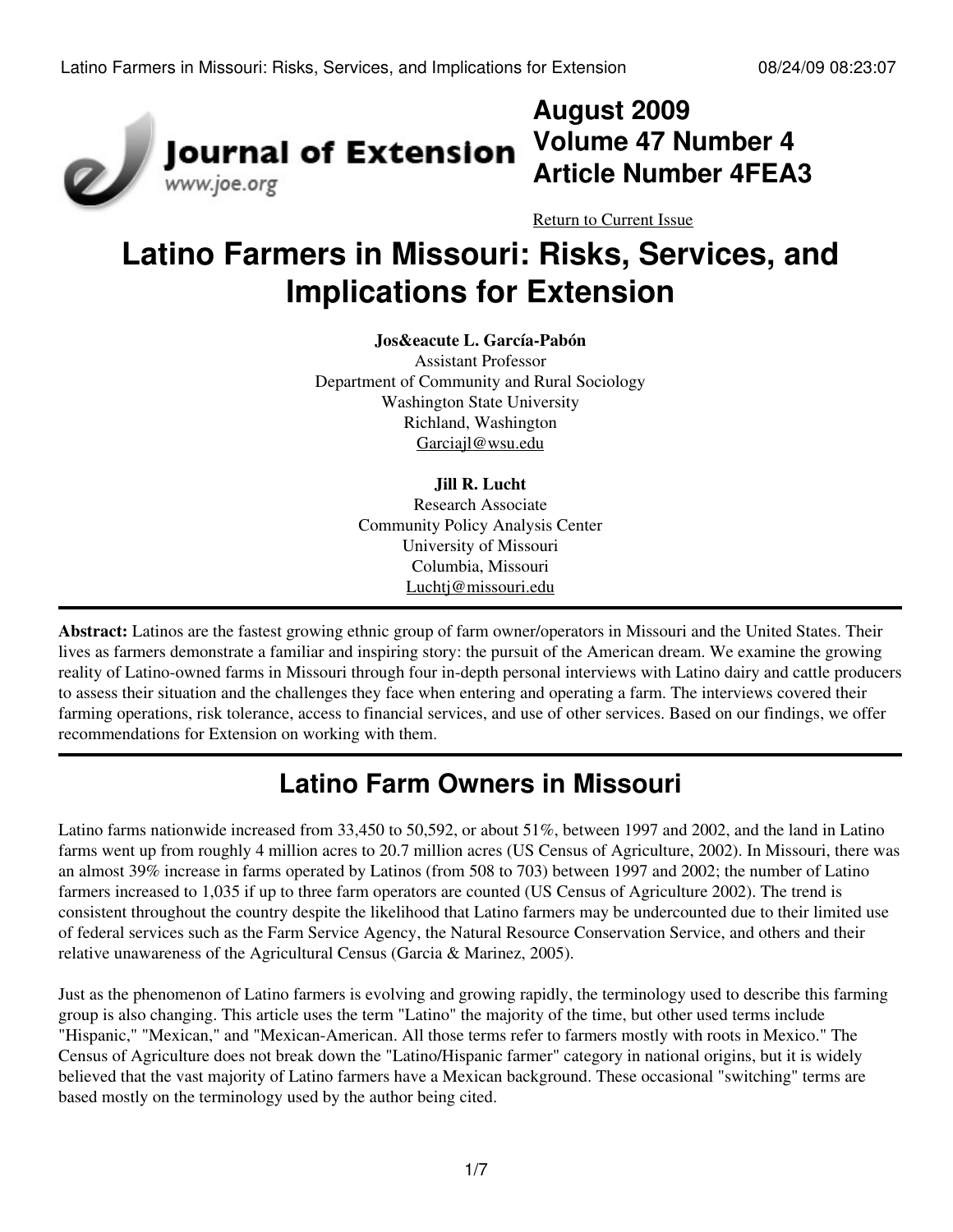#### Latino Farmers in Missouri: Risks, Services, and Implications for Extension 08/24/09 08:23:07

Wells (1991) found that Mexican farmers rarely apply to a commercial bank and use few if any marketing companies and other commercial services for their sources of information, relying much more on field men, sales agents of agricultural inputs, and their own experience. Moreover, Mountjoy, cited by Dismukes, Harwood, and Bentley (1997), reports that "only 10 percent of the Mexican farmers reported attending any Extension event compared with 75 and 45 percent of Anglo and Japanese growers, respectively . . . the Mexican community has learned to rely on its own members for farming innovation" (19). Latino farmers depend less on governmental or private financial institutions, which helped them endure the debt crises that impacted other small farmers (Hoffman, 2005). Latino farms are truly family enterprises in which all capable members are involved in operating the farm.

Many Latino farmers in Missouri started as workers on American farms or in food processing plants or as small restaurant owners, taxi drivers, construction workers, or professionals. Despite these varied backgrounds, however, they are now, in increasing numbers, owners and operators of family farms. What accounts for the successful transition into farm proprietorship among Latinos in rural areas?

Latino farmers have a familiar story in the US-immigrant families pursuing the American Dream. Those farmers, in particular those with less time in the farming business, tend to emphasize opportunities rather than risk, which may explain why they become farmers, sometimes against high odds. While their lack of reliance on government agriculture programs may be a factor in their independence and success in one regard, it may also point to agencies not meeting the needs of minority farmers. Dismukes et al. (1997) claim that, besides unawareness, farming specialty crops and raising livestock are important reasons for not using risk-management tools. On the other hand, Ngathou, Bukenya, and Chembezi (2006), looking at ethnicity, among various variables, did not find a correlation to risk management among small and limited-resource farmers. Research on risk management by minority farmers is barely available, and research on attitudes toward opportunities among Latino farmers is even scarcer.

## **Exploring the Farmers' Experiences and Needs Through In-Depth Interviews**

We conducted in-depth interviews with three Latino dairy farm owners in southwest and south central Missouri and a Latino cattle producer in north Missouri in order to understand their operations and challenges. These livestock producers were chosen for the capital-intensive nature of their operations and represent four points on a "Farm-life continuum" (figure 1), which is a model that we developed to show the milestones of Latino farmers in their integration journey.

#### **Figure 1.** Missouri Latino Farm-Life Continuum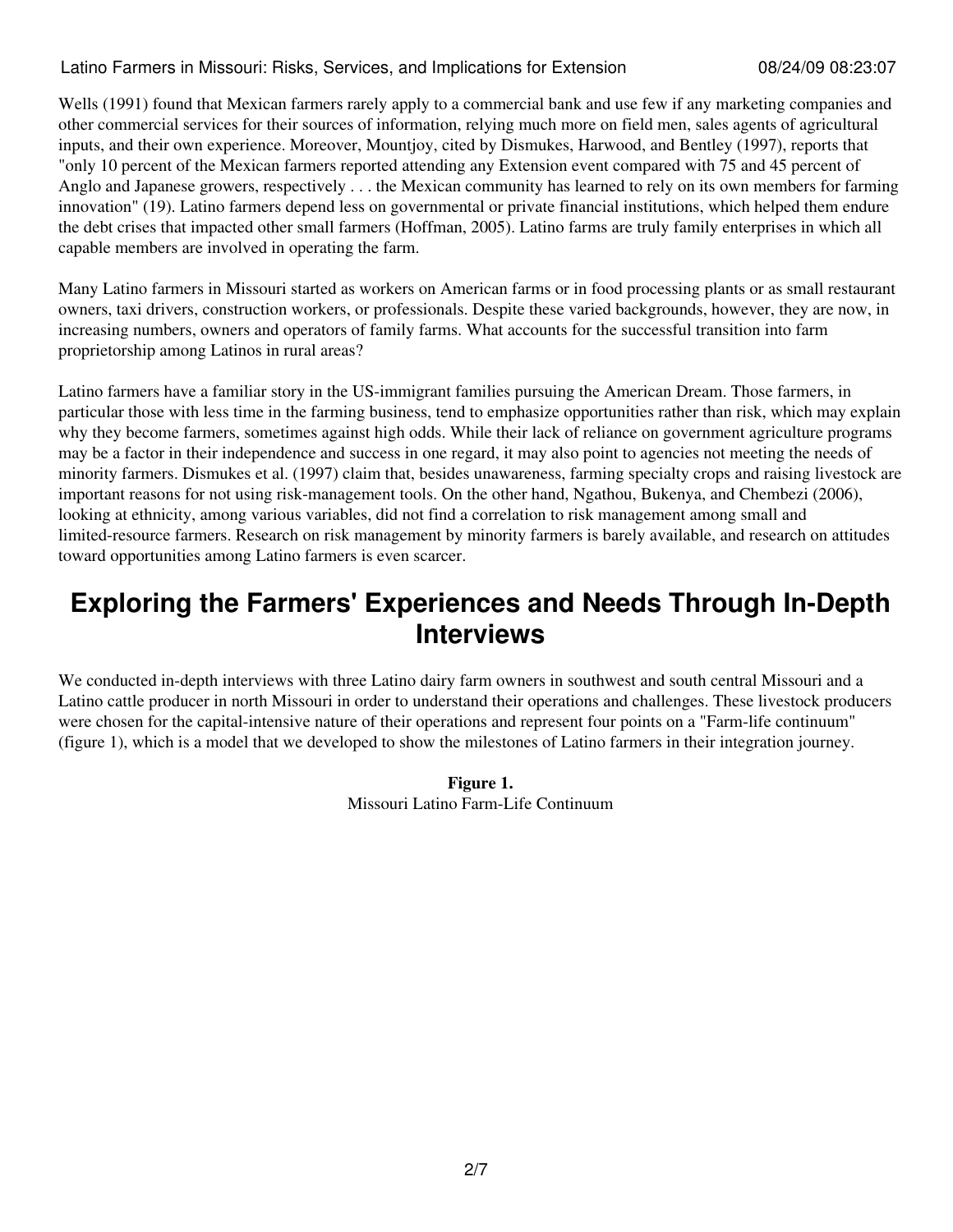

- The first point on the continuum is the entry point, or the first year of operation.
- The second point in the continuum is the 5-year mark of running a farm.
- The third point on the continuum is represented by a farm family in their 15th year of farming.
- The fourth point is 30 or more years of farming.

During the in-depth interviews, we explored:

- Farming operations,
- Farmers' risk tolerance,
- Farmers' experience with financial services, and
- Farmers' use of non-financial services.

At the time of the interviews in October 2005, all three dairy farmers were producing milk and selling it to a cooperative, the only marketing venue available for dairy farmers in the region. The fourth Latino farmer, a cattle farmer, was interviewed in March 2006.

The farmers interviewed had varied paths into farming in Missouri. Three of them were originally from Mexico, where they lived on small farms. They migrated to Chicago at different times and took any available job, from school janitors to line workers in factories; family members worked additional weekends and evening jobs to increase income. The fourth farmer was originally from Argentina and came directly to rural Missouri to manage a farm in north central Missouri. The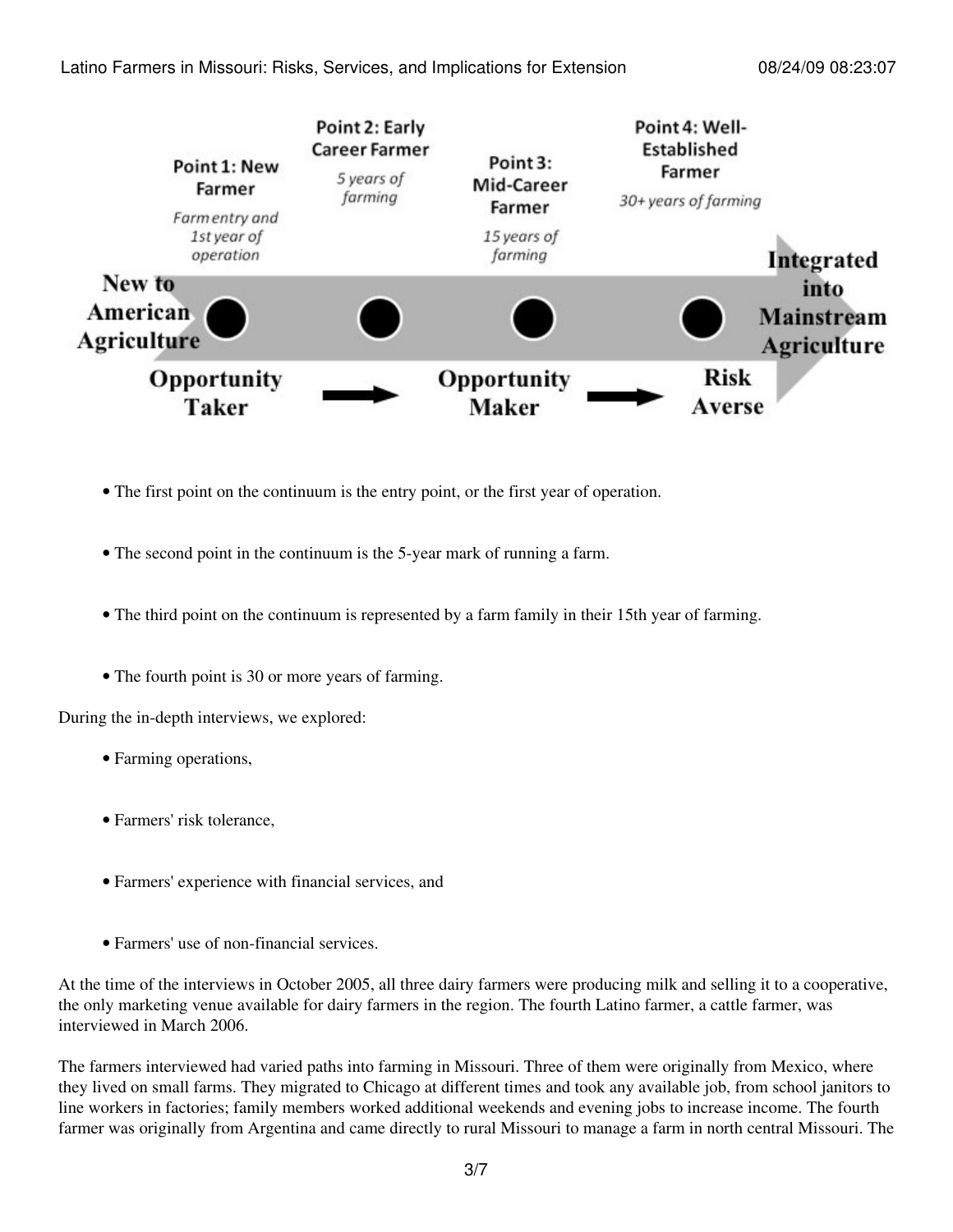farmers' previous experience with farming also varied, from having a family cow and vegetable garden in Mexico to managing a large cattle operation in Argentina. However, their motivations for farming in Missouri were strong and similar—for all, independence was an important theme. One family member in an interview said that "we want to be our own boss," and another farmer pointed out that "we were tired of working for somebody else."

### **Farming Operations**

*Farm Family One* was the newest family to Missouri and is situated at the first point on the farm-life continuum. They purchased their 40-acre farm and moved to Missouri from Chicago in fall 2005. At the time of the interview, they were updating their milk house and milking parlor and preparing to milk their first 21 cows within the upcoming week. Many of the cows were obtained from Farm Family Three, the longest established Latino dairy farm family interviewed. This family included a husband and wife team and their two young children, as well as the husband's younger brother and his family. The younger brother, after a short period of time on the farm, decided to return to Chicago. The labor for the farm was provided by the family. They were interested in adding cows and were planning to make some improvements in their cow barns.

*Farm Family Two*, representing the second point on the continuum, had been farming in Missouri for 5 years. They owned 311 acres and milked between 50 and 55 cows. This farm included a nephew and uncle, and their wives. They occasionally hired outside labor on a seasonal basis for haying and other high-demand activities. Their older children are not involved in the farming operation. Their farm goals included expanding their operation to 60-80 cows, focusing on herd health, and improving their forage production to include alfalfa.

*Farm Family Three* had been farming in Missouri for 19 years and represents the third point on the continuum. They owned 120 acres and rented between 80-300 acres, depending on their need for feed. At the time of the interview, their herd included 150 dairy cows in a grass-based operation. In a move virtually unheard of in the dairy business, they had recently sold and/or temporarily moved their cows to other farms in order to travel back to Mexico for an extended vacation. The labor for this farm was provided by the husband and wife, with one person previously hired to do the milking. At the time of the interview, this family wanted to expand their dairy operation to include more cows, possibly up to 250 head. However, since the interview, the family has transitioned into beef production due to difficulties finding labor.

The final point of the farm-life continuum is represented by *Farm Family Four*. They moved to Missouri 31 years ago to manage a farm purchased by the owners of a pot-and-pan manufacturing company in Argentina. The husband worked as a farm manager for the company in Argentina. The family owned 500 acres and 150 cow-calf units and managed a total of 4,500 acres and 1,300 cow-calf units. The labor on the farm was provided by a father-son team and one hired person. They sold their calves at the local sale barn.

### **Risk Tolerance**

Risk aversion and risk management planning are serious aspects in mainstream farming culture. The availability of a wide range of insurance plans and risk management education and services is one indication that risk is a major consideration in farming decisions. Many mainstream farmers in Missouri tend to see agriculture from a risk-management perspective, whereas Latino farmers (particularly those in an early stage in the continuum) seem more inclined to see agriculture from the opportunity and risk-taking standpoint.

Perceptions of risk among the four producers varied based on their stage in farming. As might be expected, Farm Family Four, which was the most integrated into the mainstream farming culture with 31 years of Missouri farming, was the least risk tolerant. At the interview, the family "would like for the farm to stay like it is." They had been farming here for so many years and were doing "just fine." The husband in the family commented more than once during the interview that he did not like change.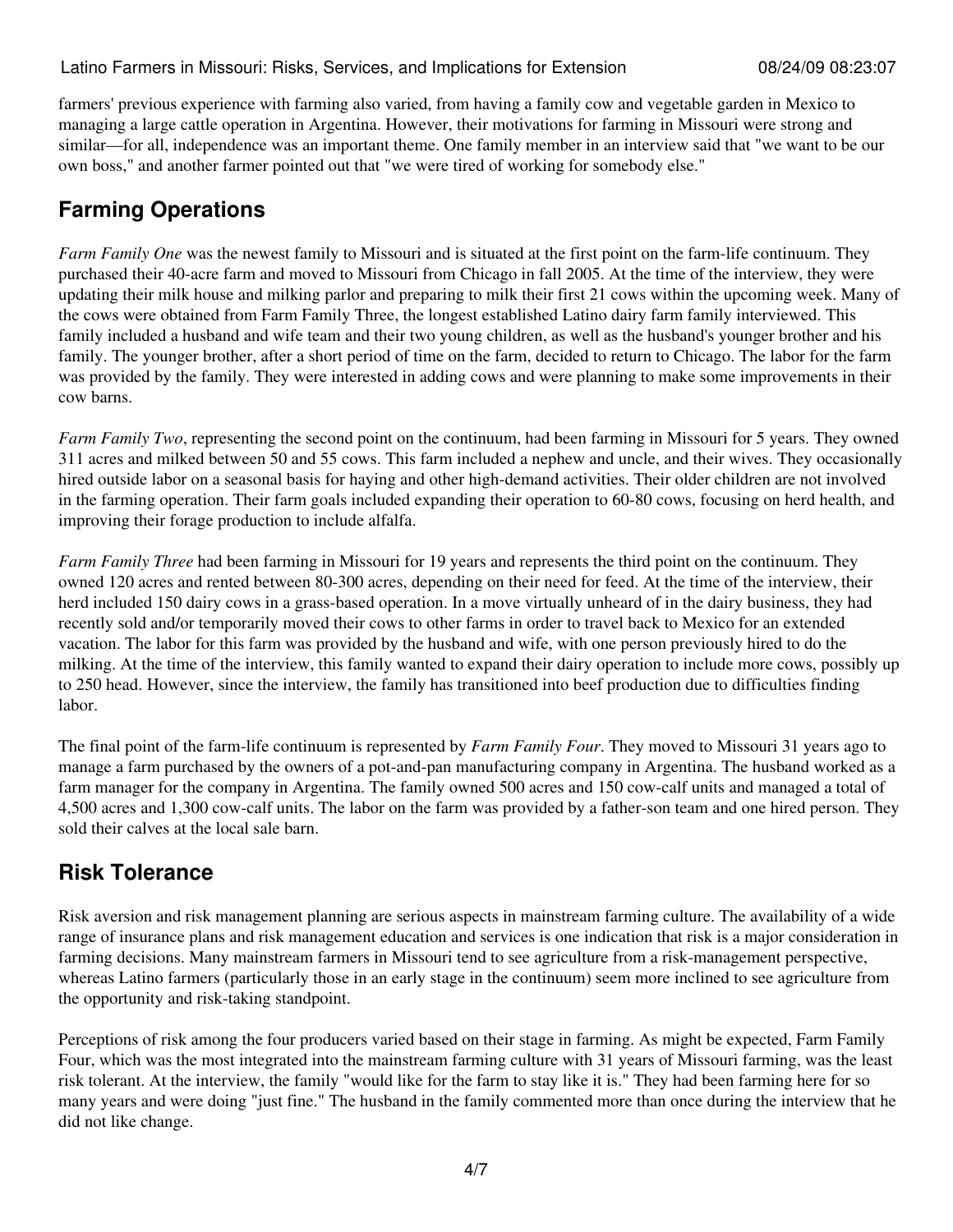In contrast, the three dairy farmers with 1 to 19 years of farming experience were more focused on production and less on risks. Unlike many of their long-established dairy farming neighbors, none of the dairy farm families interviewed utilized off-farm employment at the interview point as a means to reduce price risk.

A great example of their risk tolerance is illustrated by the farm entry story from Farm Family Two. The relative who was dairy farming in Missouri had been encouraging them to start dairying in Missouri for 10 years. During the 10-year period, members of Farm Family Two were working in a factory in Chicago. One told his relative, "I don't want to have anything to do with agriculture, because of my experience [with farming] in Mexico." However, after visiting their relative during Memorial Day weekend in 1999, Farm Family Two decided they would buy a farm in Missouri. The husband and wife explained that the peaceful and safe environment for the family and the affordability of rural Missouri were important factors in their decision to leave Chicago for rural Missouri. They took magazines with real estate listings to Chicago, found a farm, negotiated its purchase over the phone, and moved to Missouri in November of that year.

They started milking cows in February 2000, amid the lowest milk prices ever endured by US dairy producers. It was a time when numerous long-time dairy farm families were exiting the business. While searching for a farm to buy, people approached them and said, "What are you thinking? Are you crazy?!? Why do you want to farm?" Undaunted by the tremendous odds against succeeding in the dairy business, one family member replied, "I want to farm. I don't care [that prices are low and I don't have any experience with commercial dairying]. I'm going to try to make it." He believed he was able to take that risk because of his background. "When we came from Mexico, we had nothing. So if we lose everything, it's no big deal."

#### **Financial Services**

Interaction with the financial services sector can be seen as one indicator of a Latino farm family's integration into mainstream agriculture. Farm Family One came to Missouri to buy a farm with a 35% down payment. They sought financing from Farm Credit Services (FCS) for the farm they wished to buy, but FCS believed that the price was too high and the family experience in dairy farming was too little. A commercial bank in the area was willing to finance the farm at the asking price, since the family had a significant down payment. "They [FCS] did not approve my loan, so I went to another bank and they gave me my loan." The loan was for the purchase of the farm alone; they were using \$34,000 of their own savings to buy cows and fix the milking parlor.

Farm Family Two also found their experience with lending institutions somewhat difficult. They were referred to FCS by their real estate agent. Though they had a 50% down payment, they were turned down for a loan by FCS, again because they lacked farming experience in the US. They were declined by another bank but the third bank they approached approved them. However, this family was frustrated with the variable interest on their loan. "I do not understand why my payments now change every month because I always had a fixed payment," the family explained. This family was willing to consider Farm Credit again provided the interest rate was lower than at the private bank.

Farm Family Three began 19 years ago with 5 to 10% of the farm purchase price saved as a down payment. They originally approached the Farmers Home Administration (FmHA) for a purchase loan. They found the process with FmHA to be slow and tedious, which led them to pursue a 15-year loan from a local private bank. They were very happy with the bank that held the first loan, but eventually refinanced with FmHA (now Farm Service Agency or FSA) for a lower interest rate. This family found FSA "pretty helpful," though slow, but commented that FSA took the time to explain everything about the loan. When asked about financial services they would like to access in the future, the family was not aware of other services but wanted to know about those. One family member commented, "I'm happy [with FSA right now]. I'm just a person who likes to work hard. I take anything that helps me help myself."

The majority of Farm Family Four's farm was purchased by the Argentine company. When they arrived they paid cash for 80 acres in order to have a house and some land of their own. During the farm crisis of the 1980s, they financed the purchase of an additional 420 acres from FmHA. They were satisfied with both their earlier experience with FmHA and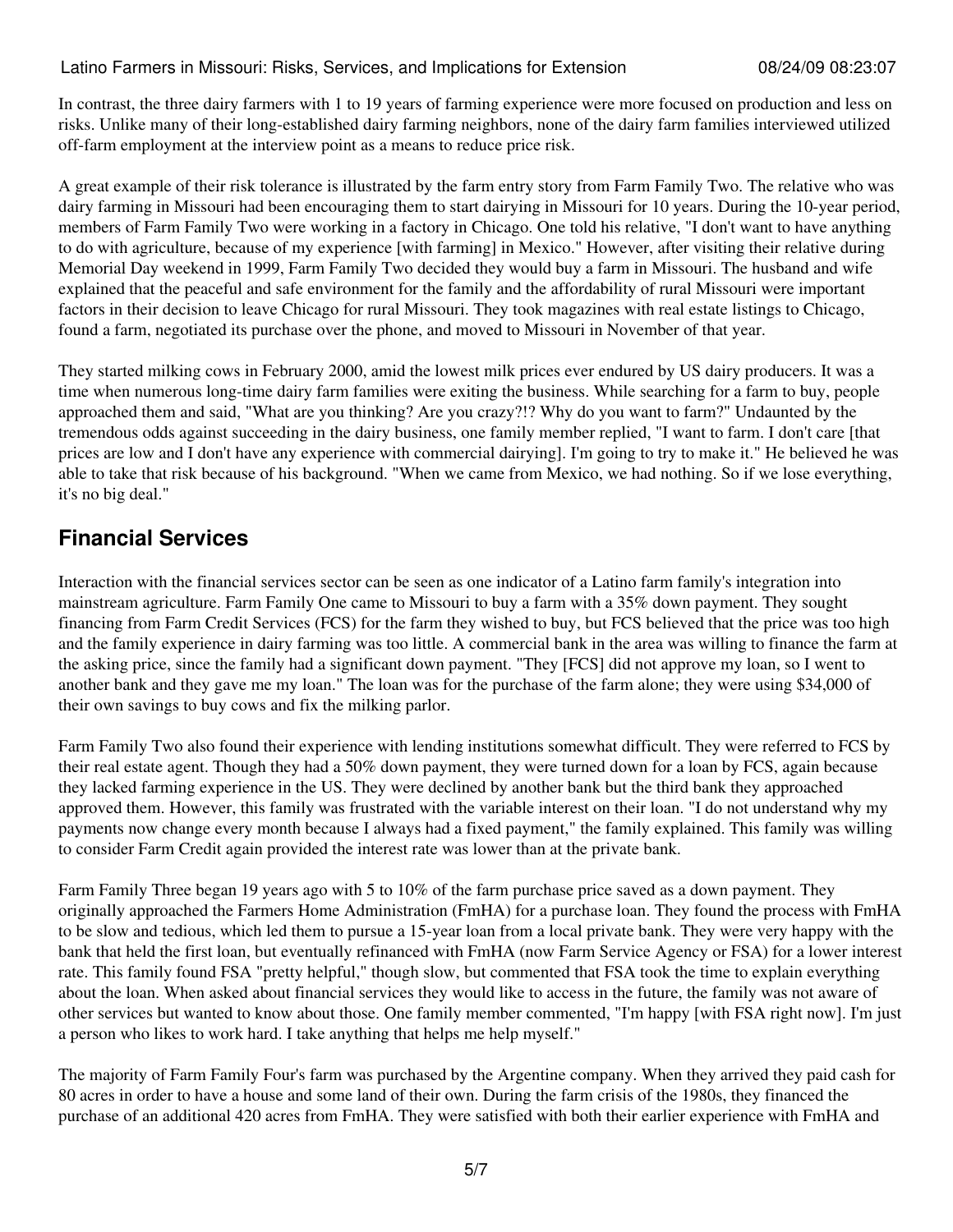with the two private banks they currently use.

#### **Access to Other Services**

The farmers interviewed varied in their awareness of governmental and non-profit services offered to farmers and showed increasing awareness and participation in agricultural sector services with the number of years they had farmed. All farmers interviewed relied on for-profit entities, banks, feed dealers, vets, livestock input suppliers, insurance salesmen, and processors for a significant portion of their production-related information. Farm Family 1 relied significantly on information from the previous owner.

The farmers were asked about using services from the following entities: University of Missouri Extension, Missouri Department of Agriculture (MDA), Risk Management Agency, Federal grant programs, Natural Resource Conservation Service (NRCS), FSA, and non-governmental organizations. With the exception of the federal dairy subsidy program (which they learned about through their milk processor), the dairy farmers were generally not aware of the services provided by these agencies. Farm Family One was not aware of any of these services. Farm Family Three had utilized NRCS for water-quality issues and putting up fences for their grazing operation. In contrast, Farm Family Four was well integrated into the farming community at large and utilized government and private-sector services such as Farm Bureau, FSA, NRCS, MDA, and Extension. Moreover, this family served in FFA programs.

## **Recommendations**

The interviews conducted with four Latino farmers could assist Extension educators to better understand their operations and challenges, and identify potential programming for Latino farmers.

The in-depth interviews showed a growing desire among Latinos to capture the American Dream through farming. One of the farmers expressed his satisfaction living in the US. "I am fine here, I work hard but I receive rewards for my hard work." The farmers represent the stories of hard work, sacrifice, tenacity, perseverance, resilience, and willingness to take risks. However, Latino farmers do not seem to have received services and assistance that other farmers enjoy. Only recently have Latino farmers begun to emerge as an issue and a population that needs more attention.

Extension has the opportunity to assist these farmers in capturing their personal version of the American Dream. A call for a change in the Rural Paradigm for better serving Latinos has been already urged in past years (Viramontez & Kawamoto, 2003). Although we are cognitive that Latino and other immigrant and minority farmers have overlapping entrepreneurial and cultural values, we offer these recommendations to Extension for working with Latino farmers.

- Extension, to properly serve the Latino farm population, needs to include small, sustainable, alternative farming systems in their programs and/or modify existing ones to better meet the needs of Latino farmers.
- Latino farmers are more inclined to seek opportunity than to measure risks. Thus, when designing or implementing programs and activities, the opportunity factor should be a clear focus without decreasing the importance of risk management.
- Extension systems should provide their field educators opportunities to acquire skills in cross-cultural interactions to work effectively with Latino farmers.
- Extension and state and federal agencies in the loan/financial area should partner to provide education on the different types of loans and implications for borrowers.